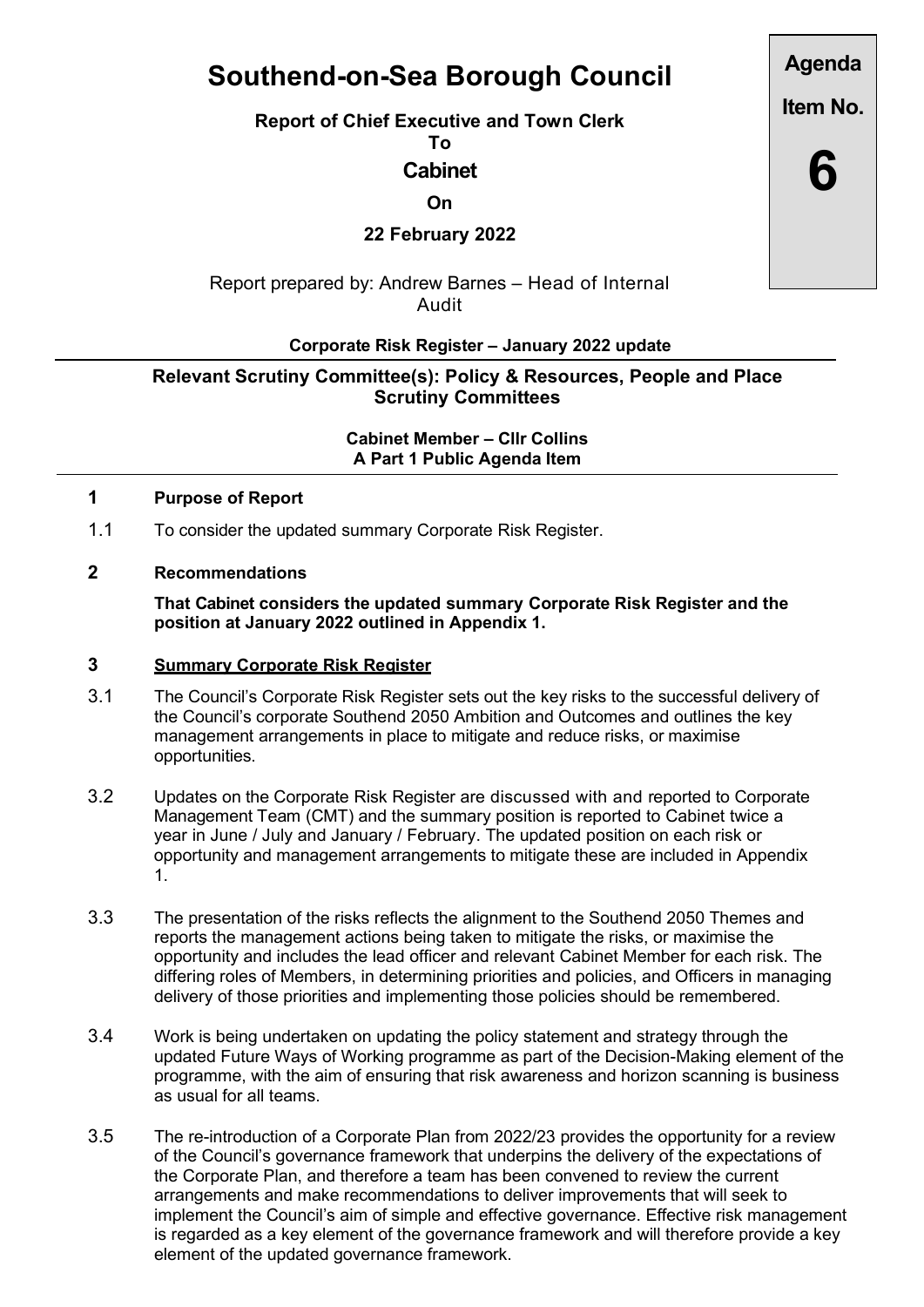- 3.6 In the period since the last report to Cabinet there have been further changes to the context that the Council is operating within as a result of the ongoing Covid-19 pandemic. The pandemic continues to have far reaching consequences and impacts across the whole of the Council's activities, the ways that services and officers are required to operate and the support that it has needed to provide to the Borough, as was covered in separate reports to Cabinet on 9 June and 15 September 2020 and 15 June 2021.
- 3.7 As a result the focus for this period, as agreed by Members, has been on
	- the prioritised roadmap milestones for delivery
	- response to the Covid-19 pandemic
	- economic recovery
	- sustainability financial, environmental and our transformation as an organisation.
- 3.8 Within this context CMT and other Directors have identified the following risks to be managed, monitored and reviewed as part of the Corporate Risk Register (with the relevant Scrutiny Committee for each risk in brackets):
	- 1. Covid-19 pandemic (Policy & Resources / People)
	- 2. Financial sustainability (Policy & Resources)
	- 3. Public services landscape (Policy & Resources)
	- 4. Workforce (Policy & Resources)
	- 5a. Cyber security event (Policy & Resources)
	- 5b. Data protection (Policy & Resources)
	- 6. Capital investment delivery programme (Policy & Resources)

7. Safeguarding responsibilities and child welfare – this has now combined the previously separate Safeguarding and Child Welfare risks to form one risk (People)

- 8. Mitigating for and adapting to climate change (People / Place)
- 9. Health inequalities (People)

10. LGA peer review of Special Educational Needs and Disability (SEND) and Children With Disabilities (CWD) (People) – risk escalated to the Corporate Risk Register

- 11. Housing (Place)
- 12. Adult social care (People)
- 13. Social cohesion (People)
- 14. Waste management service (Policy & Resources)
- 15. House building programme (Place)
- 16. Regeneration and major projects (Place)
- 17. Southend as a visitor destination (Place)
- 18. Economic recovery and income inequalities (Policy & Resources / People)
- 19. Local plan (Place).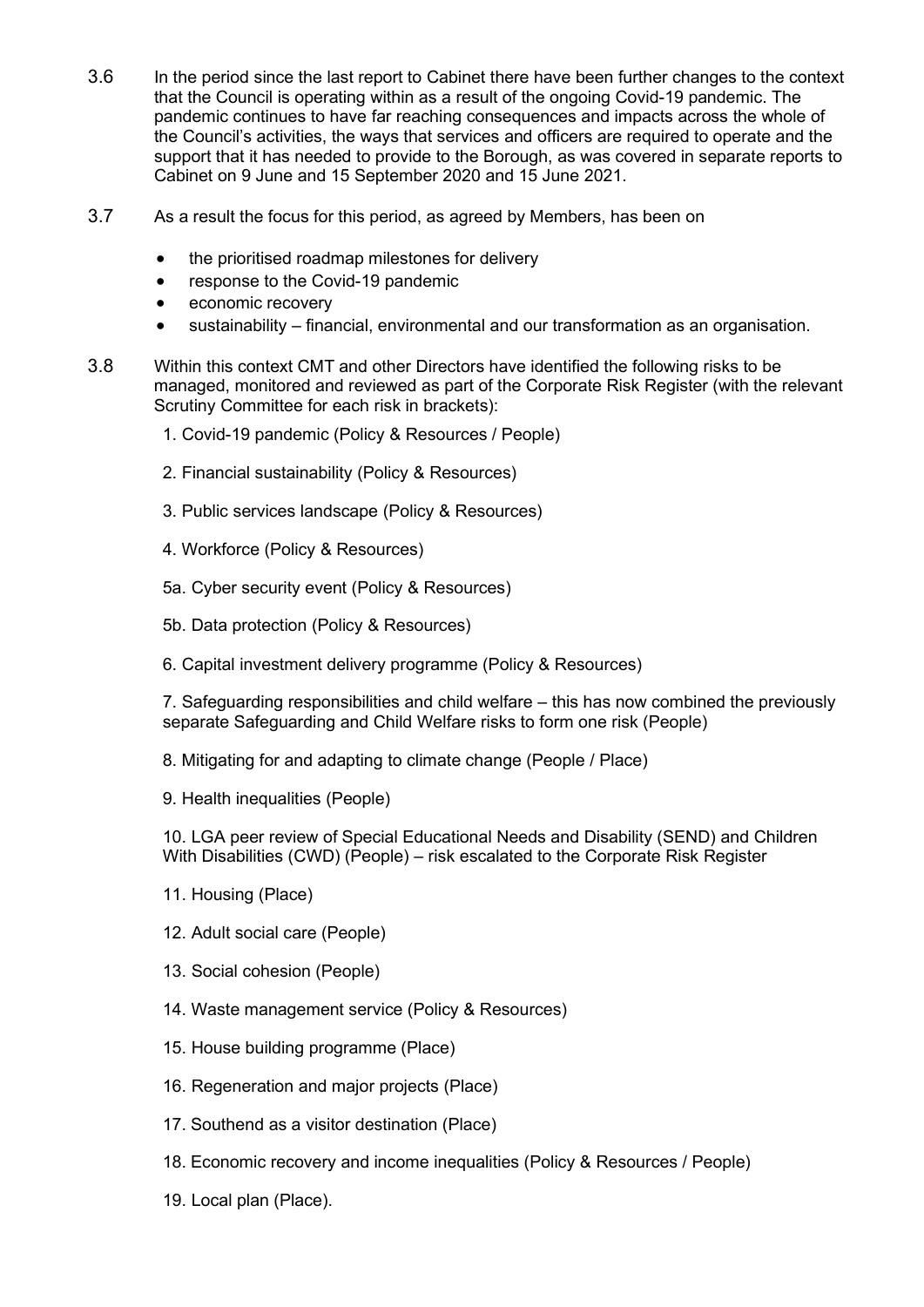- 3.9 The risk register heat map on page 4 of appendix 1 plots the current risk score for each risk using the Council's scale, as shown on page 2 of appendix 1. This shows that the risks that have been escalated to the Corporate Risk Register are those with the potential to be the most detrimental to achieving the Ambition for the Borough, which is why the risk scores are all relatively high and consequently the risks appear on the Corporate Risk Register.
- 3.10 Incidents have occurred at other Councils where examples of the risks that we are facing and working to manage have crystallised resulting in significant detrimental effects on the operations and provision of services at those Councils. These incidents demonstrate the importance of the management arrangements in respect of, and the governance arrangements overseeing that management of, the risks that are being faced by the Council and the need to remain vigilant to the potential for things to go wrong.
- 3.11 As a reminder it is worth noting that the underlying risk management arrangements currently follows a 3-stage process:

1st stage: An 'inherent risk' with the risk assessed with no controls, assurance or actions in place, resulting in an inherent risk score.

2nd stage: The 'current risk' where the risk is assessed with controls, assurances and identified management actions and arrangements. It is this position that is being reported within the summary corporate risk register at Appendix 1.

3rd stage: The 'target risk' which is the risk with the controls, assurances and actions, as if they have been completed, resulting in a target risk score.

- 3.12 Appendix 1 provides a summary of the risks and opportunities currently on the corporate risk register and the arrangements in place to manage those, along with the 'current score' position for each risk as assessed by management, based on the risk or opportunity itself and the management of the issue that is in place to ensure that it progresses as the Council would want.
- 3.13 The risks as documented are effectively the worst-case scenario of what could happen if the Council is not appropriately managing the issue that it is facing. This does not mean that it will happen, as the purpose of the arrangements being put in place to manage the risk, or deliver the opportunity, is to ensure that the issue works out in the way that the Council wants it to.
- 3.14 Executive and other Directors ensure service specific risks are managed within their departments, within service management and in accordance with the risk management strategy and processes. 'Red' rated risks with corporate implications can be escalated to CMT via those Directors. Actions for managing these risks are updated and reviewed by Departmental Management Teams.
- 3.15 Operational risks, managed within departments, are also assessed as part of reviews undertaken by Internal Audit and project risks are monitored by CMT where applicable.

### 4 Corporate Implications:

4.1 Contribution to the Southend 2050 Road Map

The Corporate Risk Framework underpins the operational effectiveness of the Council's Corporate Governance arrangements and specifically monitors progress of managing key risks associated with the successful delivery of the 2050 Ambition and Outcomes.

4.2 Financial Implications:

Any financial implications arising from identifying and managing risk will be considered through the normal financial management processes. Proactively managing risk can result in reduced costs to the Council by reducing exposure to potential loss.